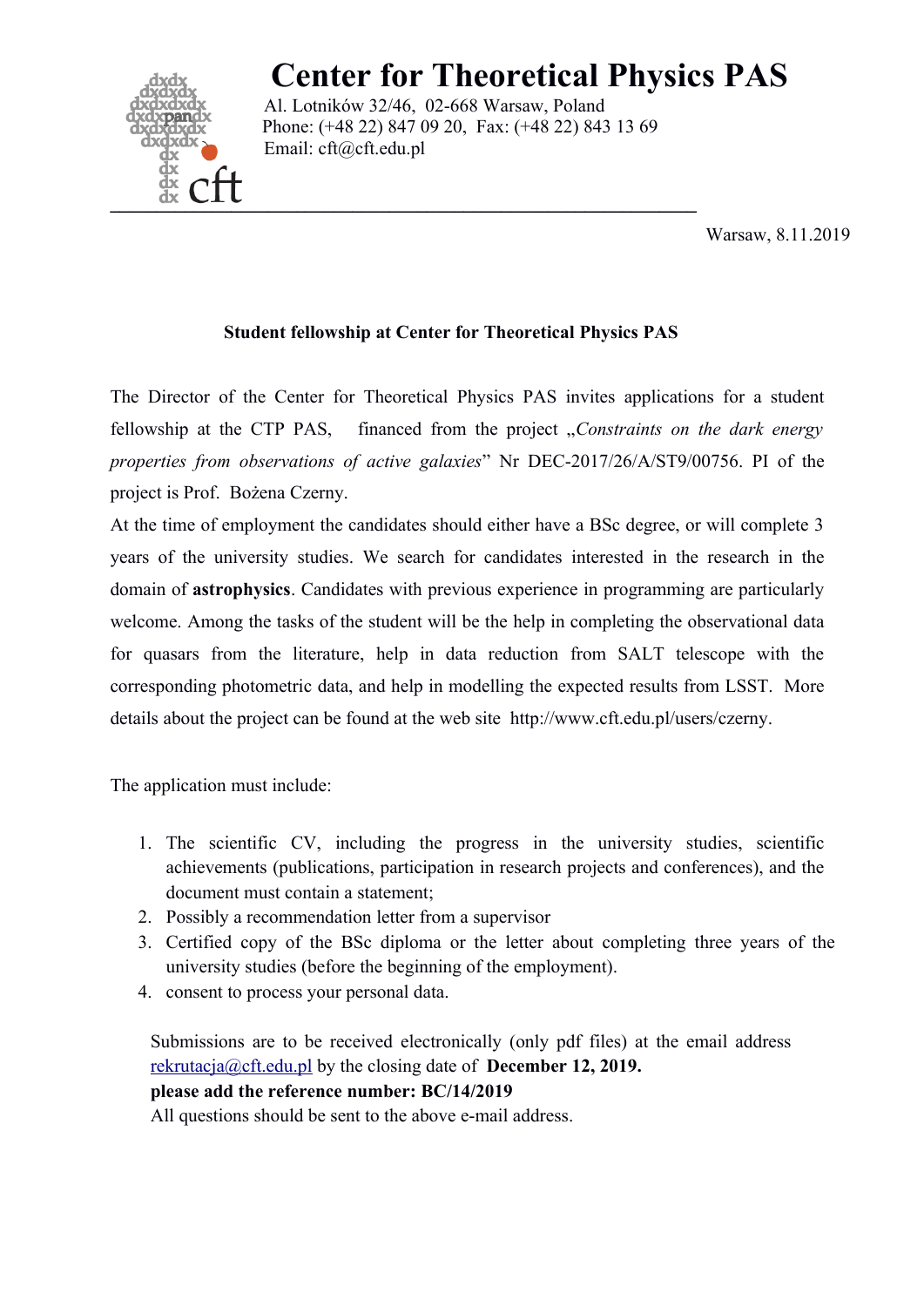Review of applications is expected before December 15, 2019. Applicants will be informed about the results by e-mail. The selected candidate will be employed for a period of at least 6 months, with possible extension to 24 months. The fellowship is 2 250 PLN/month. The starting date of the employment is envisaged to be 15 December 2019.

Please note that this is not a PhD Fellowship.